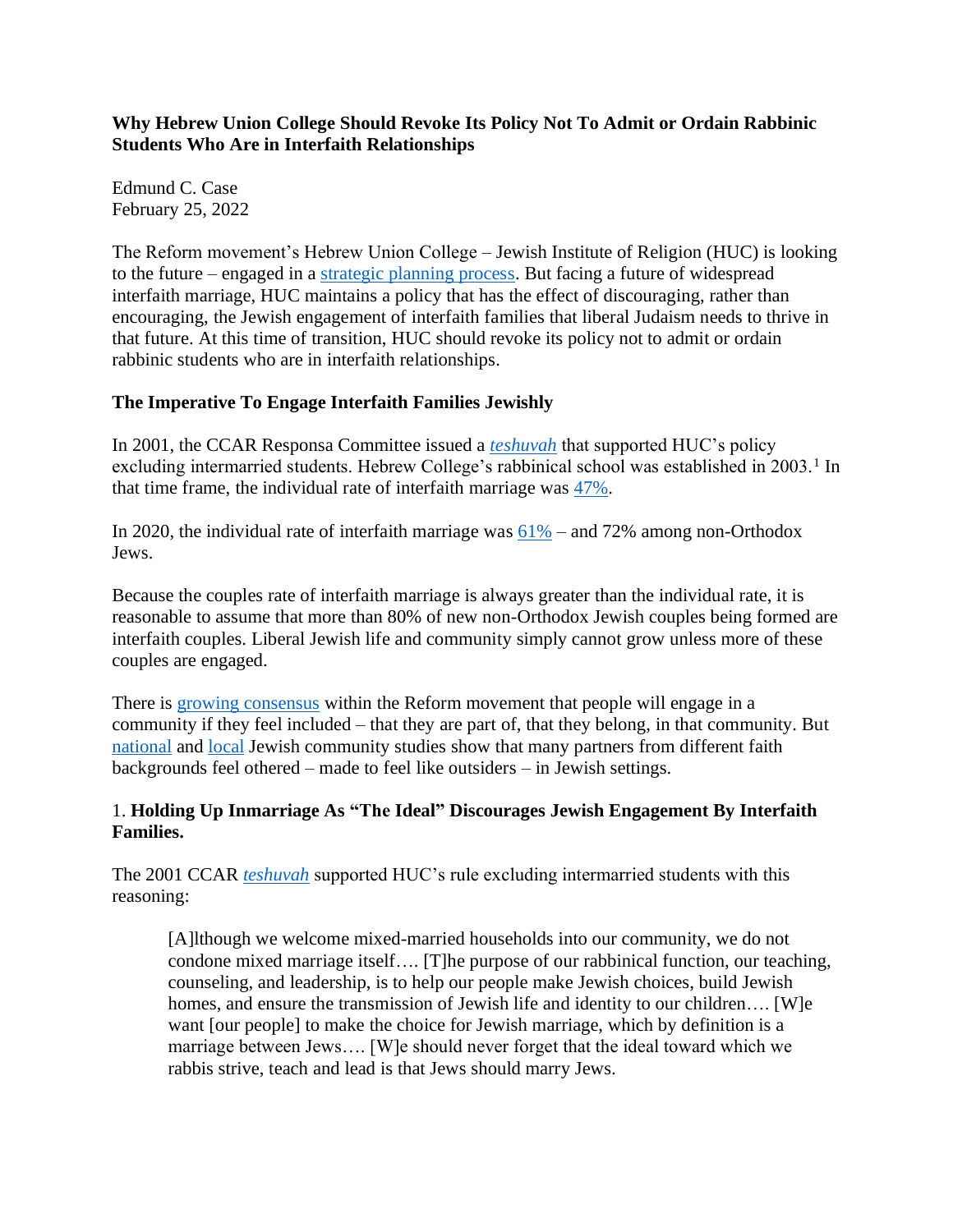The inexorable increase in the rate of interfaith marriage from the time the *teshuvah* was issued to the present demonstrates that attempts to teach and lead Jews to marry other Jews have not been effective.

Worse, statements that we do not condone interfaith marriage and explaining policies by holding up inmarriage as the Jewish ideal necessarily send a message that interfaith marriage is disapproved and *not* ideal. Interfaith couples are told that their marriage choices are *not* ideal, second rate, sub-optimal, regrettable, that in the eyes of the Jewish community their beloved partners from different faith backgrounds are undesirable.

These messages are self-fulfilling and counter-productive because they discourage interfaith couples from even trying to engage Jewishly. Statements that "we welcome" interfaith families or ["we celebrate](http://huc.edu/admissions/policies-and-expectations) the contribution of people of all faiths toward building and sustaining loving Jewish homes" are insufficient to overcome "not ideal" and "undesirable." Who would want to be part of a community that views their marriage and one of the partners so negatively?

As Rabbi Dana Evan Kaplan has [written,](https://f3e1f2e0-2081-46ec-a784-115692054fb0.filesusr.com/ugd/a2c620_9bd4d855bcf94cbd9a647acf2341a276.pdf) "Admission requirements have symbolic importance beyond their substantive impact on the students and their families." Revoking the policies and their underlying principle that inmarriage is ideal would eliminate a barrier to feeling included.

# 2. **Holding Up Intermarriage As Inconsistent With Commitment To Jewish Life Discourages Jewish Engagement By Interfaith Families.**

The 2001 CCAR *[teshuvah](https://www.ccarnet.org/ccar-responsa/nyp-no-5761-6/)* states that interfaith marriage "tends to frustrate the achievement of" "build[ing] Jewish homes, and ensur[ing] the transmission of Jewish life and identity to our children."

It is true, as the 2020 Pew report shows, that interfaith families compared to inmarried families *as a group* tend to be less Jewishly engaged on traditional measures of Jewish attitudes and behaviors.

But in numerous *individual* cases, interfaith couples do make Jewish choices; indeed, as Rabbi Deborah Waxman stated in [explaining](https://jewishweek.timesofisrael.com/reconstructionists-to-ordain-rabbis-in-interfaith-relationships/#Hj3kuUhHQSjsIXLW.99) the Reconstructionist Rabbinical College's 2015 decision to revoke their policy excluding intermarried students, "Jews with non-Jewish partners demonstrat[e] these commitments [to Judaism in their communal, personal and family lives] every day in many Jewish communities."<sup>2</sup> She [continued,](https://archive.rrc.edu/news-media/news/rrcs-non-jewish-partner-policy-announced) "After years of study, research, and discussion with many members of the Reconstructionist community, we have concluded that the status of a rabbinical student's partner is not a reliable measure of the student's commitment to Judaism – or lack thereof. Nor does it undermine their passion for creating meaningful Judaism and bringing us closer to a just world."

Rabbi Michael Marmur of HUC has [written](http://www.cfrij.com/wp-content/uploads/2020/11/Marmur-May-26-2013.pdf.) about the policies: "I believe that what is playing out in the current debate is a rejection of the notion that the answer to the question 'Are you married to a non-Jew'? is the sole benchmark most likely to provide us with the tools we need to make a judgment about our student. Twenty years ago it might have been. Given the changes within the Jewish community, it may no longer be."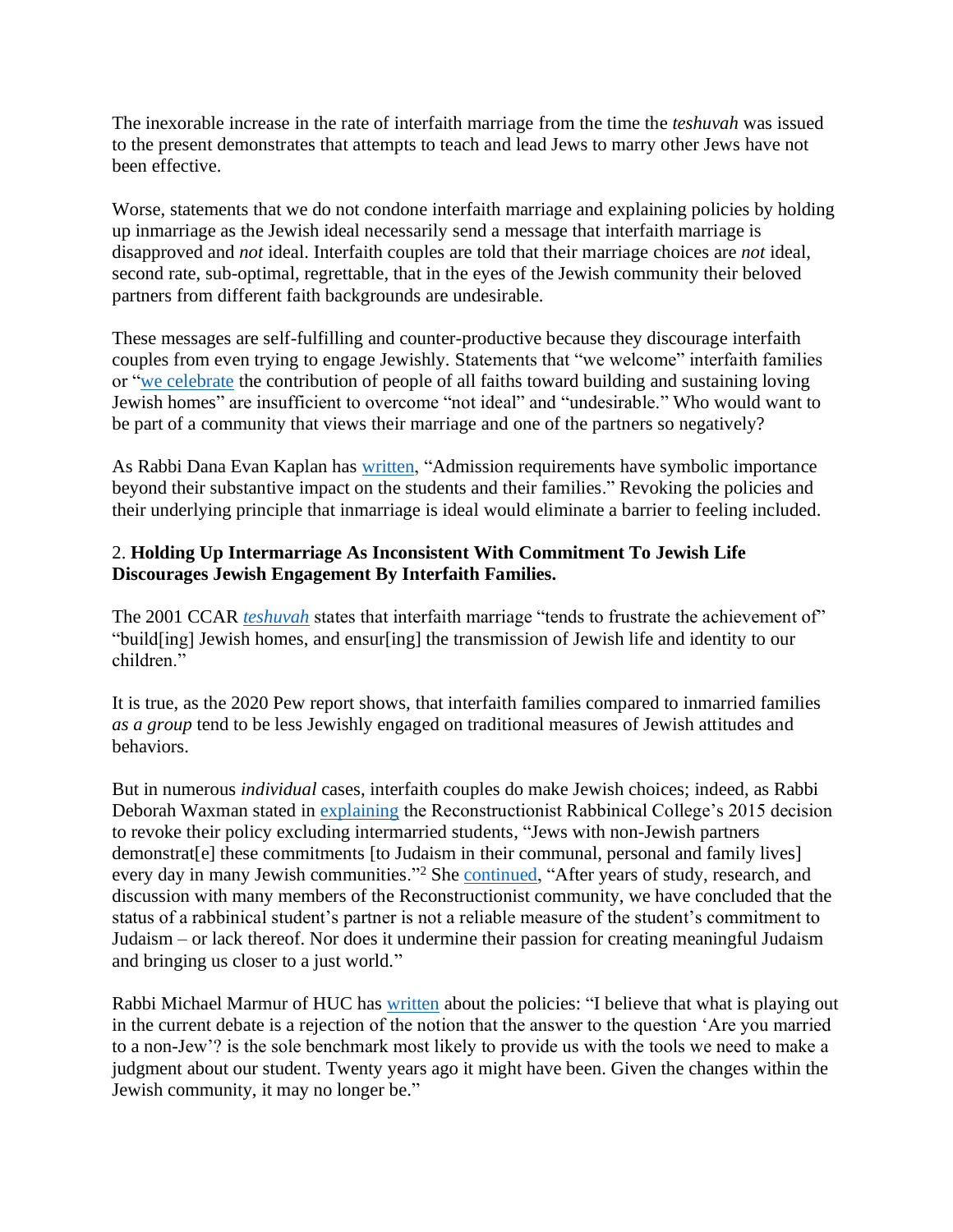It is entirely reasonable to hold that rabbis should demonstrate a commitment to Jewish homes and Jewish life, even an "unambiguous" commitment or an "enthusiastic holistic commitment," as some have said. But when proponents of the policies say or think that being in an interfaith relationship undermines a rabbi's commitment, or that commitment to Jewish life requires inmarriage, or that inmarriage is the *sine qua non* of Judaism, or that intermarriage indicates an attenuated sense of being part of the Jewish people, they ignore the reality of interfaith families demonstrating that commitment.

Worse, questioning interfaith families' commitment to Jewish life sends them a clear message that whatever they try to do Jewishly won't be good enough.

### **3. Holding Rabbis To A "Higher Standard" Of Inmarriage Discourages Jewish Engagement By Interfaith Families.**

The 2001 CCAR *[teshuvah](https://www.ccarnet.org/ccar-responsa/nyp-no-5761-6/)* states that "Our rabbis … have accepted upon themselves (and are properly expected by our community to live up to) higher standards of Jewish learning and observance than those that we demand of others." Rabbi Eugene Borowitz [said](ttp://shma.%20com/2013/05/renewing-the-covenant-david-ellenson-eugene-borowitz-in-conversation/) about HUC's policy that HUC "needs to set a standard of Jewish practice that is high and strong and firm." When HUC last considered changing the policy in 2013, the end result was a statement of "policies and expectations" on the HUC website that [says:](http://huc.edu/admissions/policies-and-expectations)

"We celebrate the contribution of people of all faiths toward building and sustaining loving Jewish homes, and yet we believe that rabbis … should exemplify a distinct standard of Jewish continuity. Therefore, HUC–JIR will only admit, graduate or ordain candidates who, if in a committed long-term relationship, are in such a relationship with a Jewish partner."

HUC's current director of admissions has [defended](https://forward.com/news/463761/as-more-american-jews-intermarry-seminaries-face-calls-to-ordain/) the policy by saying the American Jewish community "still thinks of clergy differently."

But Rabbi Marmur has [acknowledged](http://www.cfrij.com/wp-content/uploads/2020/11/Marmur-May-26-2013.pdf.) that "Suggesting that our students should be held to a higher standard implies that there is something 'lower' about the family arrangements from which many of our students come. Such a judgment is insulting to many. It is often pointed out that a richer Jewish life is created in some of these mixed households than in some 'purely' Jewish homes."

Saying that inmarriage is a higher or distinct standard of Jewish continuity suffers from the same defects as holding up inmarriage as the Jewish ideal – it ignores the reality of interfaith marriage, and alienates interfaith families.

# **4. HUC Could Identify Jewishly Committed Candidates With A Less Restrictive Alternative.**

HUC could accomplish a goal of only admitting candidates committed to Jewish life without a blanket exclusion of those who are in interfaith relationships. Under the policy, "anyone with a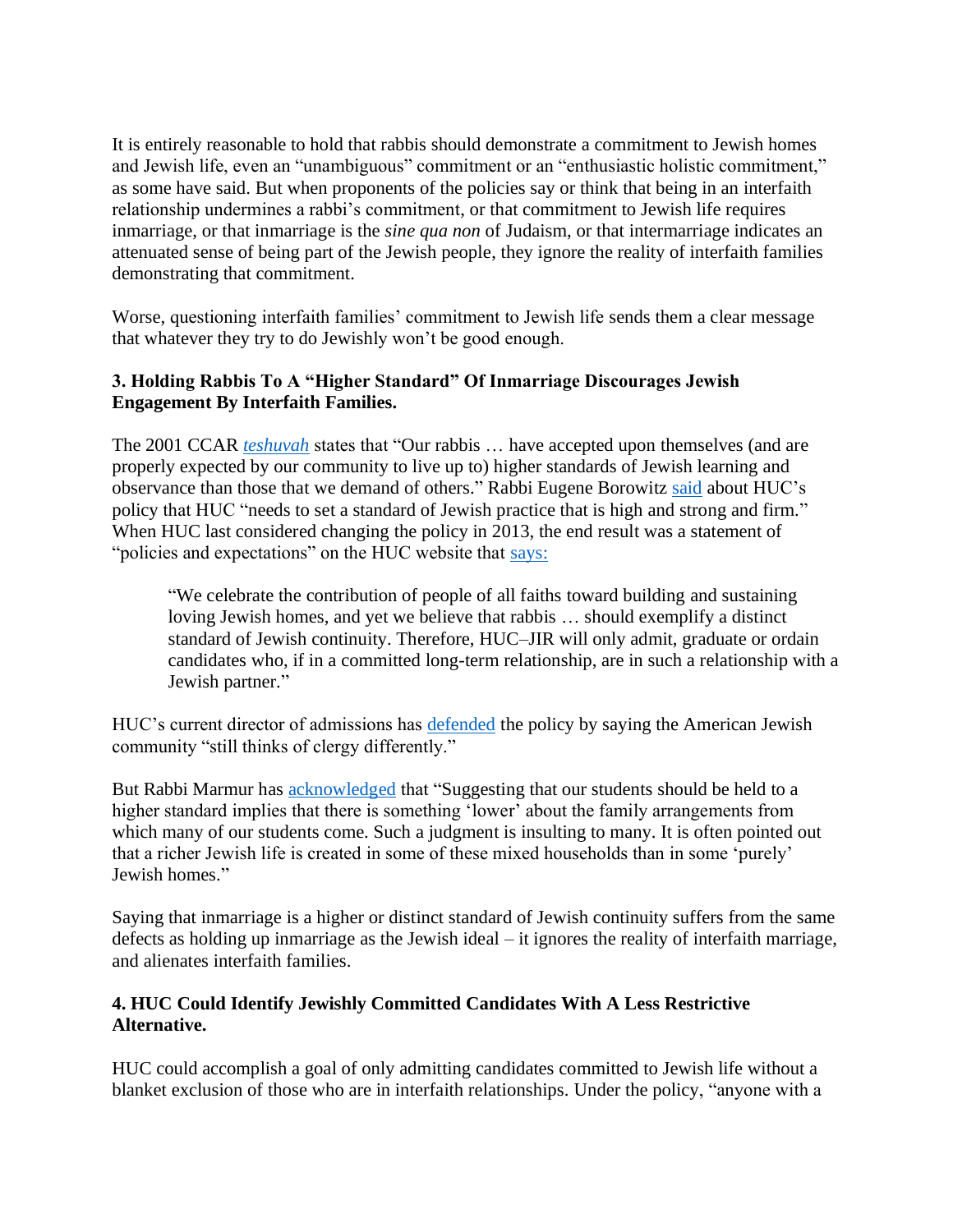non-Jewish partner is beyond the pale," automatically disqualified, in the [words](http://www.cfrij.com/wp-content/uploads/2020/11/Marmur-May-26-2013.pdf) of Rabbi Marmur. This only makes sense if intermarriage is regarded as negating commitment to Jewish life.

Once being intermarried is not seen as precluding commitment to Jewish life, HUC could accomplish a goal of only admitting candidates committed to Jewish life with a much less restrictive alternative. Rabbi Marmur [describes](http://www.cfrij.com/wp-content/uploads/2020/11/Marmur-May-26-2013.pdf) a criterion in the admissions procedure which could talk about a commitment to Jewish life and challenge the applicant to speak to how this is significantly present in their lives. That is essentially the [admissions practice](http://www.cfrij.com/my-experience-as-an-intermarried-rabbi/) of the ALEPH Rabbinic Program, where the applicant's marital status is a factor to be considered, not an absolute bar; ALEPH [evaluates](https://f3e1f2e0-2081-46ec-a784-115692054fb0.filesusr.com/ugd/a2c620_9bd4d855bcf94cbd9a647acf2341a276.pdf) potential rabbinic students in interfaith relationships on a case by case basis and has ordained rabbis whose non-Jewish spouses "are powerful companions and allies of the Jewish people and of their rabbinate." Similarly, when the RRC revoked its policy, it [said](https://archive.rrc.edu/news-media/news/rrcs-non-jewish-partner-policy-announced) that it had "strengthened our admissions standards on reviewing an applicant's commitment to Jewish continuity in their personal, familial and communal life."

# 5. **Intermarried Rabbis Would Be Much-Needed Role Models Of Jewish Engagement By Interfaith Couples.**

The 2001 CCAR *[teshuvah](https://www.ccarnet.org/ccar-responsa/nyp-no-5761-6/)* states, "Since one of the ways in which we convey our teaching is through personal example, a rabbi's life and home should embody this ideal" – i.e., that Jews should marry Jews. It adds, "a Jewish religious professional, whose very life is dedicated to setting an example of Jewish commitment to which our people should aspire, cannot serve as a 'positive Judaic role model' if he or she is married to a non-Jew." When Rabbi David Ellenson became president of HUC, he was [quoted](https://www.cfrij.com/rabbinical-school-and-the-interfaith-marriage-part-2/) as affirming the policy excluding intermarried rabbis because rabbis are "role models;" other proponents of the policy say "symbolic exemplars." HUC's current director of admissions has [defended](https://forward.com/news/463761/as-more-american-jews-intermarry-seminaries-face-calls-to-ordain/) the policy by saying the American Jewish community "expects rabbis to be exemplars of a Jewish home."

Holding up rabbis as role models of Jewish commitment is entirely appropriate. But saying that inmarriage is essential to being a positive Jewish role model suffers from the same defects as holding up inmarriage as the Jewish ideal, ignoring the reality of interfaith marriage and alienating interfaith families.

We should instead hold up intermarried rabbis as role models of Jewish commitment among interfaith families, as Rabbi Ellen Lippman, who has an unconverted partner from a different faith tradition, did in 2013 in an [open letter to HUC,](https://forward.com/opinion/176823/reform-rabbi-urges-hebrew-union-college-to-reconsi/) her alma mater:

We are like the thousands of Jews across America who commit to strongly Jewish lives with their non-Jewish spouses. Interfaith families tell me that having a rabbi who mirrors their relationships makes an enormous difference to being able to commit to Jewish life…. [A] rabbi is a role model, and there are many kinds of role models. Intermarriage is a fact of American Jewish life. We can do a better job of connecting intermarried Jews to synagogues, rabbis and Jewish life. One way is to knowingly ordain intermarried rabbis.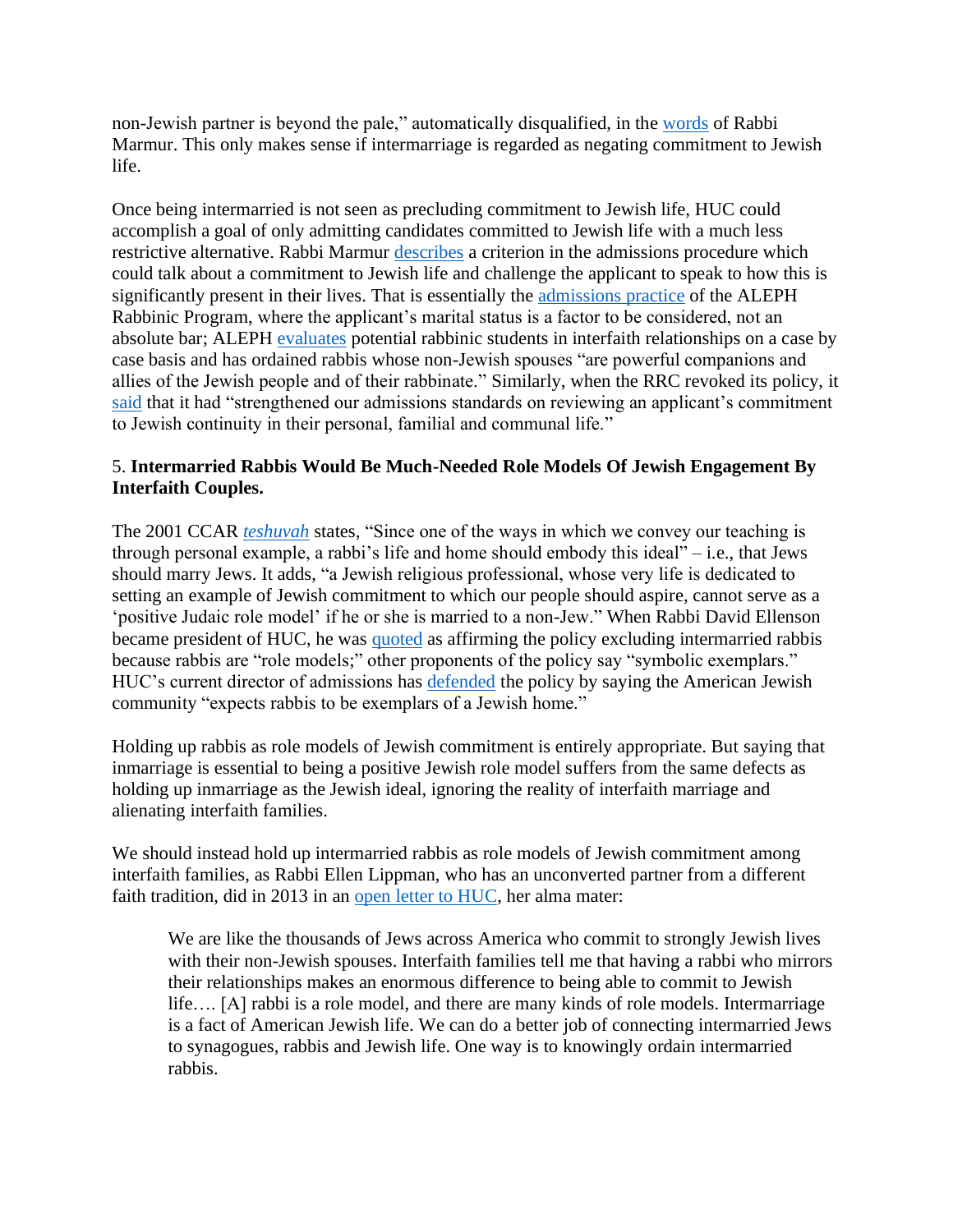As I have argued <u>for the last twenty years</u>,

"Having more intermarried people get more involved in Jewish life would serve the value of Jewish continuity more than anything else could. Why not encourage intermarried Jews to become rabbis and thus role models for extensive engagement in Jewish life by others like them? Indeed, what better role model for engaged interfaith families could there be?"

When the RRC revoked its policy, it [said,](https://archive.rrc.edu/news-media/news/rrcs-non-jewish-partner-policy-announced) "Our congregations have members with non-Jewish partners, and we need rabbis who can provide them with role models for vibrant Jewish living."

# 6. **The Policy Discriminates Against Jews Of Color, LGBTQ Jews, And Children of Intermarried Parents.**

Disparate impact is a legal doctrine which declares that a policy can be considered discriminatory if it adversely impacts a group based on that group's traits, such as its race or color (or religion or sex). It allows challenges to employment or educational practices that are nondiscriminatory on their face but have a disproportionately negative effect on members of legally protected groups.

HUC's admissions policy does not present a legal question, <sup>3</sup> but civil rights and employment law are instructive. The policy not to admit or ordain intermarried rabbis haa the unintended impact of discriminating against Jews of color, LGBTQ Jews, and children of intermarried parents – because all of those groups have higher rates of interfaith marriage than Jews in general, so the policies have a disproportionate negative impact on them.

The [2020 Pew report](https://www.pewforum.org/2021/05/11/jewish-americans-in-2020/) found that 42% of all Jews who are married are intermarried, compared to 82% of married Jews who have one Jewish parent. HUC sociology professor Bruce Phillips told me his analysis of the 2020 Pew report data shows that 80% of Black, Asian, Hispanic, other race and mixed race married Jews are intermarried, and that 77% of gay and lesbian married Jews are intermarried.

Fairness and a commitment to justice demands that the policies be revoked.

# **7. Intermarried Rabbis Could Work With Converts.**

Rabbi Marmur has [expressed concern](http://www.cfrij.com/wp-content/uploads/2020/11/Marmur-May-26-2013.pdf.) that intermarried rabbis could not privilege the path of conversion, that efforts to encourage conversion would be undermined if the rabbi "making the pitch" was intermarried. This underestimates the capacity of both rabbis and candidates for conversion.

Conversion is a wonderful, personal, existential choice that people make when they feel compelled to formally identify as Jewish, some because they have chosen to do so before being extensively engaged, many after living Jewishly for long periods of time. Candidates for conversion are capable of understanding that others who live Jewishly chose not to formally identify as Jewish for a variety of personal reasons.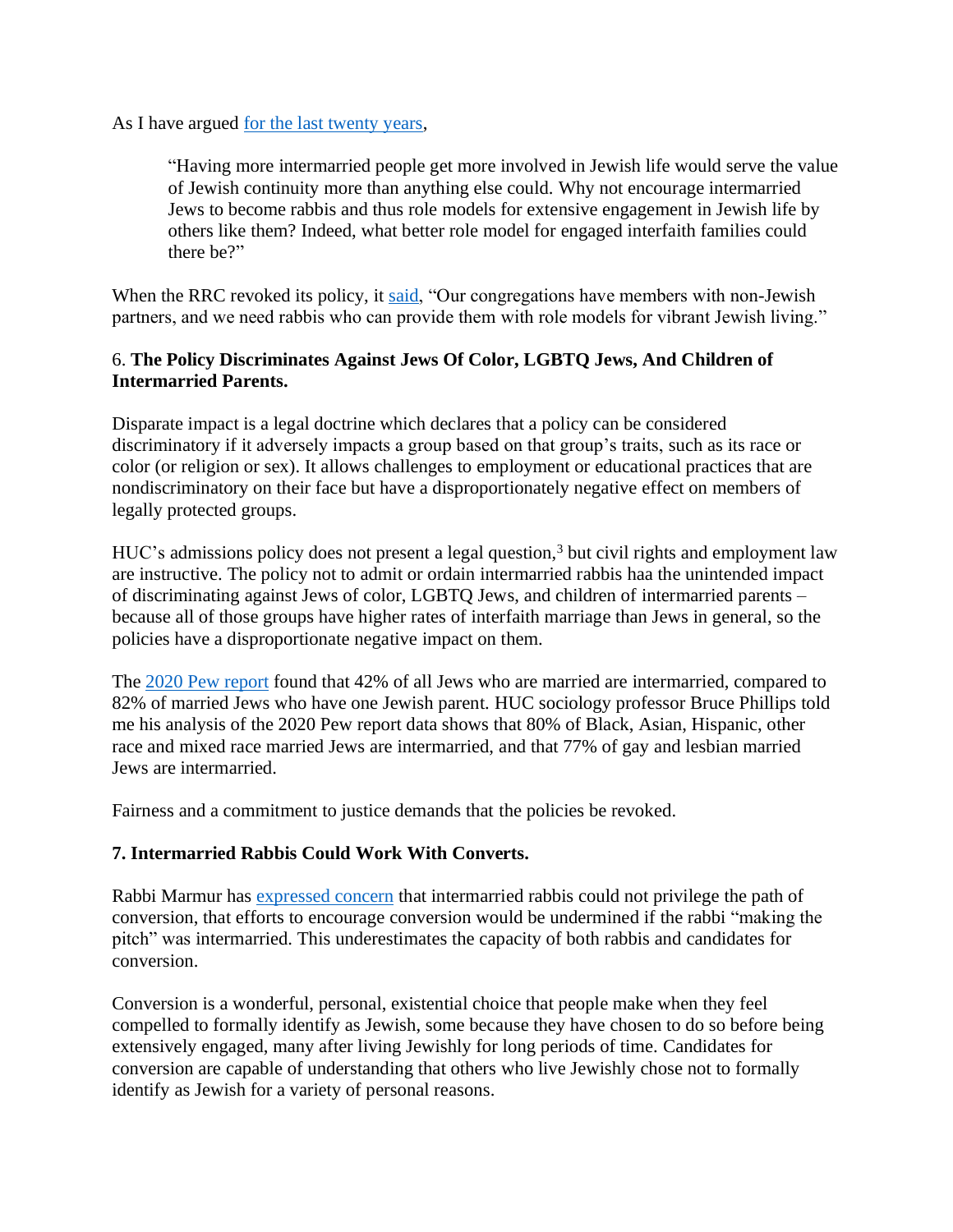#### **8. Practical Consequences**

Maintaining the policy continues the unfortunate (to say the least) situation [described](http://www.cfrij.com/wp-content/uploads/2020/11/Marmur-May-26-2013.pdf.) by Rabbi Marmur that "A student who conceals a long-term committed relationship with a non-Jew may declare their love a day after completing their studies…. [I]n some sense students in such a relationship are given the message that if they keep it quiet, all will be well. It looks like a version of 'Don't Ask, Don't Tell'."

If the policy is revoked, there is no way to be certain how many candidates in interfaith relationships would apply for admission, or for that matter how many candidates would apply for admission elsewhere based on disagreement with a new policy. One thing that is certain is that given the high rate of interfaith marriage, over time more and more prospective candidates will be children of intermarried parents, who we also know are more highly intermarried than other Jews. We also know, as reported in a [recent eJewishPhilanthropy essay,](https://ejewishphilanthropy.com/what-will-we-do-when-there-are-no-more-charlies/) that there is a "supply chain problem" in finding young adult leaders.

Rabbi Marmur [wrote](http://www.cfrij.com/wp-content/uploads/2020/11/Marmur-May-26-2013.pdf.) in 2013 that the HUC admissions office was "aware that a number of intermarried candidates are interested in coming to the school" and that "this issue has become more acute recently … because of the increasing prevalence of children of mixed marriages in our institutions." He also noted the argument that "by rejecting these candidates we lose out on great talent."<sup>4</sup>

Some are concerned that intermarried students ordained by the seminaries would have difficulty finding congregational jobs. When congregations hire rabbis, lay leaders are the ones who select them. Congregations that wanted to promote inmarriage presumably wouldn't hire intermarried rabbis. However, congregations that were focused on supporting the Jewish engagement of all community members might well welcome an intermarried rabbi. Congregations are diverse, and rabbis could be as well.

Rabbi Marmur has [noted](http://www.cfrij.com/wp-content/uploads/2020/11/Marmur-May-26-2013.pdf.) that for some "a change to the policy would endanger their sense of belonging and their ability to identify with the [institution]. There are faculty members, administrators and others for whom the idea of ordaining intermarried rabbis seems absurd, reprehensible, or both. That the school would make such a decision is likely to make it difficult for them to continue to identify with the institution. We should not be surprised if for a number of individuals this issue decides their continued commitment to this institution…." When the RRC changed its policy, Rabbi Waxman [said](https://archive.rrc.edu/news-media/news/rrcs-non-jewish-partner-policy-announced) it was "emotionally challenging" to do so.

Rabbi Marmur has also [expressed concern](http://www.cfrij.com/wp-content/uploads/2020/11/Marmur-May-26-2013.pdf.) that a change to the policy "will be understood as a significant retreat from our commitment" to *klal yisrael*, would have implications for HUC's programs in Israel, and would likely result in a "hit" in the more traditional parts of the Reform movement and in the mainstream Jewish community in North America, Israel and elsewhere.

While these are serious concerns, ultimately HUC must determine what is the greater good – maintaining a policy that is consistent with traditional viewpoints, or encouraging Jewish engagement by interfaith families.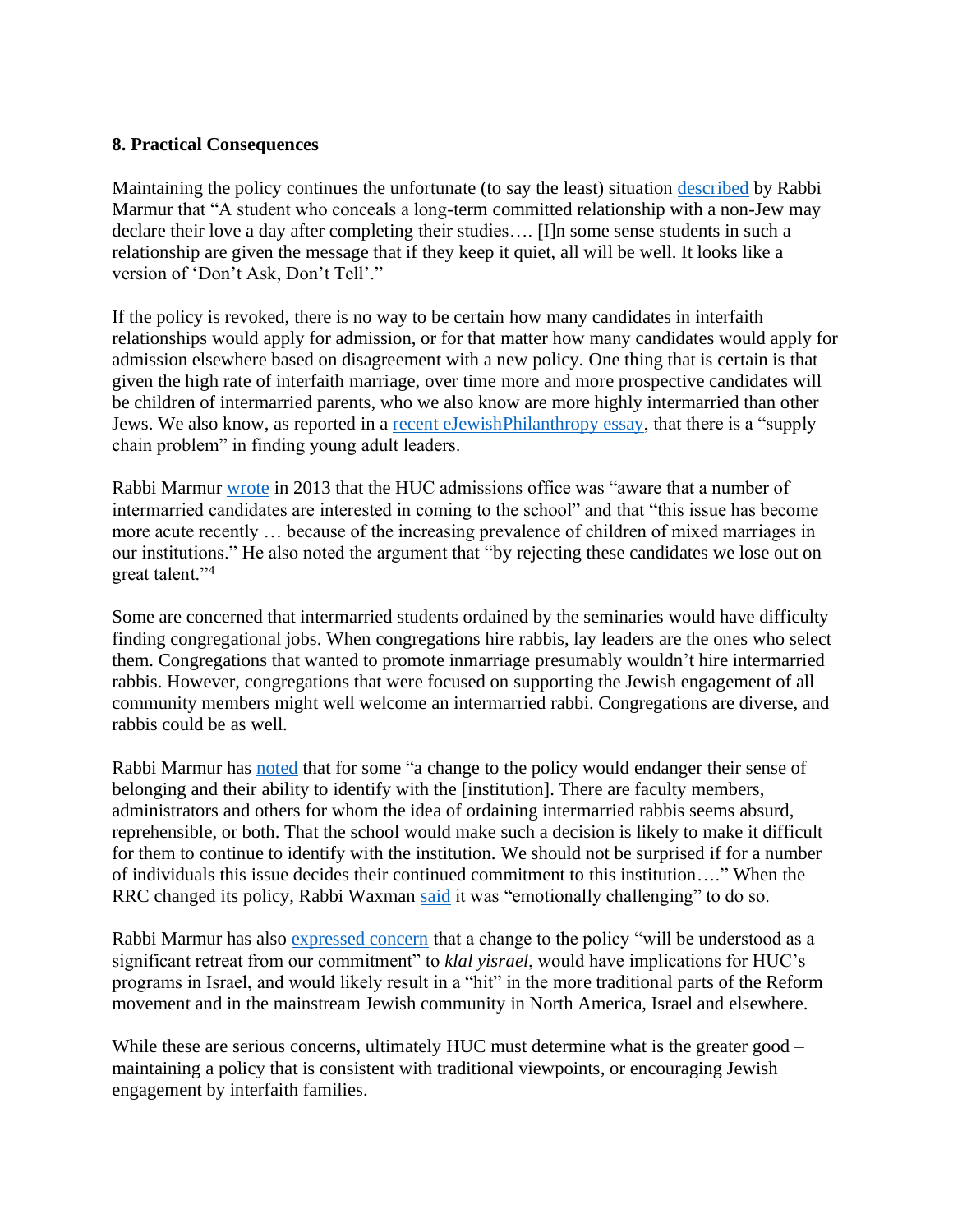Rabbi Marmur [suggested](http://www.cfrij.com/wp-content/uploads/2020/11/Marmur-May-26-2013.pdf.) that "if we open into a thoughtful process of research and debate, if we demonstrate that we are taking this seriously and grappling with it in the best spirit of our [institutions], and if we invest time and attention in presenting whatever decision we take vigorously and unapologetically, we stand the best chance of prevailing."

# **9. Conceptualization and Boundaries.**

Rabbi Marmur has [written](http://www.cfrij.com/wp-content/uploads/2020/11/Marmur-May-26-2013.pdf.) that the debate over the policies "speaks to the way in which we conceptualize Judaism, and the extent to which we believe boundaries can and ought to be established."

When the Reconstructionist Rabbinical College revoked its policy excluding intermarried rabbinic students in 2015, Rabbi Deborah Waxman [said](https://archive.rrc.edu/news-media/news/rrcs-non-jewish-partner-policy-announced) that Judaism's

"borders and boundaries are porous and constantly evolving. The Jewish present and Jewish future depend on our shifting focus toward Jews 'doing Jewish' in ways that are meaningful to them rather than on 'being Jewish' because of bloodline or adherence to mandated behaviors… The issue of Jews intermarrying is no longer something we want to police; we want to welcome Jews and the people who love us to join us in the very difficult project of bringing meaning, justice, and hope into our world.<sup>5</sup>

In an editorial, Jane Eisner, then editor of the *Forward*, [said](http://forward.com/opinion/editorial/322258/why-rabbis-shouldnt-marry-non-jews) "we should expect a rabbi to raise his or her children in a Jewish home, to maintain that home as the most sacred place in the Jewish ecosystem." The boundary she drew around Jewish homes clearly is marked by intermarriage – an intermarried home is not a Jewish home, a "sacred place in the Jewish ecosystem." The liberal Jewish community maintains that boundary at its peril.

In contrast to traditional views, an inclusive liberal Judaism would be a system in which:

- not only Jews, but also their partners from different faith backgrounds who want to engage in Jewish life and community, would feel that they belonged either to the Jewish people or to a more broadly conceived Jewish "community"
- not just "being" Jewish, but also "doing" Jewish, would matter, and those who "do" Jewish would be regarded and treated as equal to those who "are" Jewish
- boundaries would not be drawn between Jews and "others," but around particularistic Jewish beliefs, attitudes and practices
- inmarriage would not be privileged as ideal or normative; interfaith marriage would be regarded as of equal worth, and, as Rabbi Lex Rofeberg has [said,](https://forward.com/news/463761/as-more-american-jews-intermarry-seminaries-face-calls-to-ordain/) we would "see all Jewish family backgrounds as deep and equal contributors to the Jewish future"
- inclusion would lead to increased engagement, thereby sustaining Jewish continuity.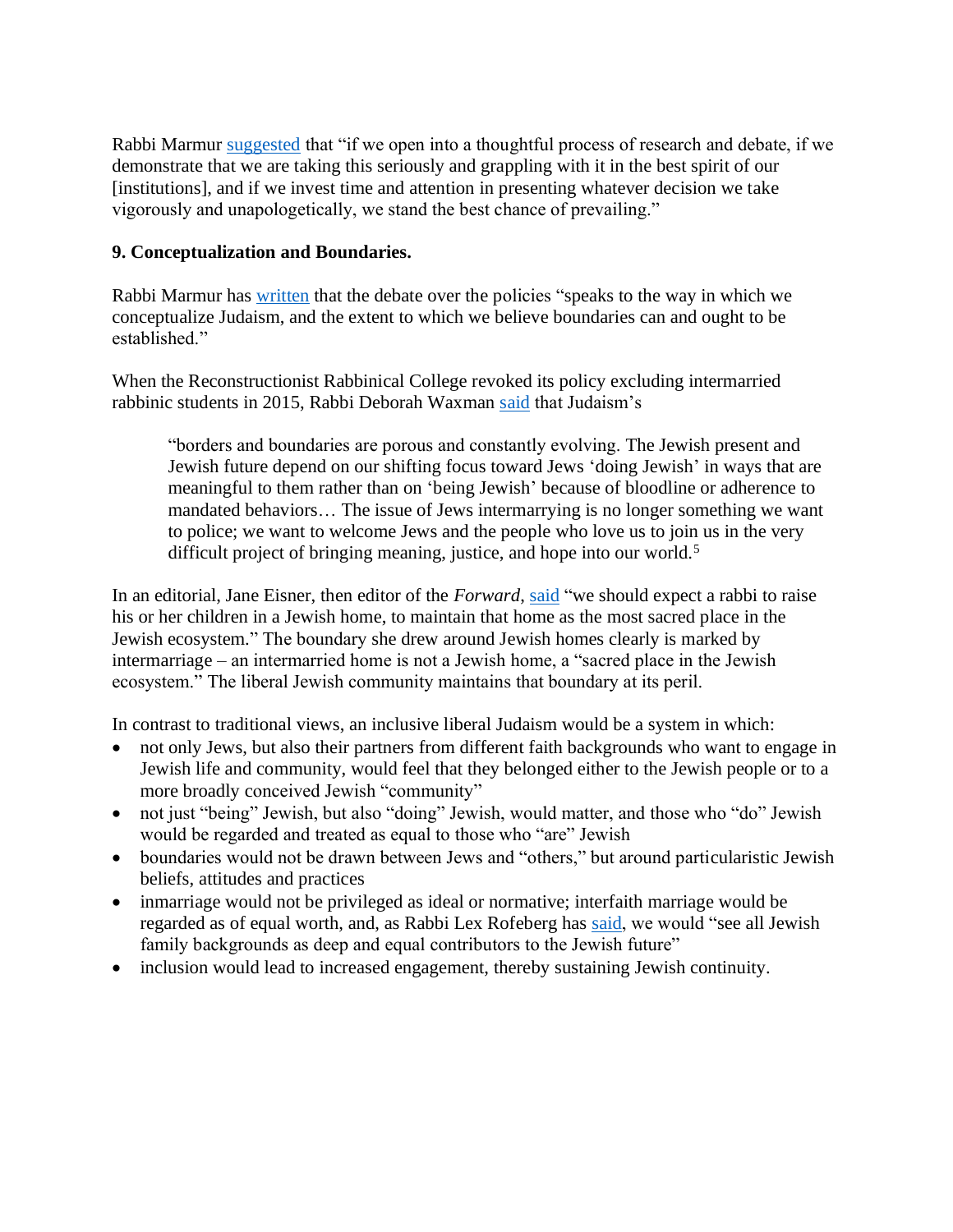$2$  In the same vein, Rabbi Marmur [has said:](http://www.cfrij.com/wp-content/uploads/2020/11/Marmur-May-26-2013.pdf) "A number of men and women with non-Jewish partners argue with passion that they are living a highly committed Jewish life. Indeed, often their situation forces them to pay more attention to questions which might appear trivial in a family with no non-Jewish parents. They often point out that many who come from 'normative' Jewish homes have a much weaker connection to Jewish life and learning. They also note that the picture of a 'normal' or 'normative' Jewish family – Jewish father, Jewish mother, Jewish grandparents, Jewish children – is less and less normal or normative. Ignoring the current question at hand, rapid social change in North America and around the world means that the family looks different today than the conventions of a generation ago would allow. It's time to realize that there are other ways of building a Jewish home and committing to a Jewish life."

Rabbi Daniel Kirzane, who publicly challenged HUC's policy in 2013, [wrote:](http://shma.com/rabbinic-life-partners-do-they-have-to-be-jewish/) "A partner's Jewish status is not an essential signifier of what kind of Jewish home the family will have. Connection to the Jewish people, history, beliefs, state, or myths, for example, can be much more important and powerful an indicator than Jewish status, and to presume that a non-Jewish spouse does not have such connections is not only inaccurate, it's unfair."

<sup>3</sup> Interestingly, Rabbi Marmur [writes](http://www.cfrij.com/wp-content/uploads/2020/11/Marmur-May-26-2013.pdf) that "in a European seminary affiliated with the Reform movement, a change in the policy was brought about not as a result of an internal change of heart but because of advice from legal counsel that in terms of European law there is no way to insist that a spouse of a student be Jewish."

<sup>4</sup> Over the years at InterfaithFamily I talked with a number of exceptional people who were frustrated that they couldn't be accepted by seminaries because they were intermarried. One was David Curiel, the lead subject of ["The Coming of the Intermarried Rabbi,](http://newvoices.org/2009/04/23/0007-3)" a 2009 *New Voices* article about men and women seeking to attend and be ordained by rabbinical schools that will not accept them because they are intermarried. [Another](http://www.edmundcase.com/inclusion-and-welcoming/where-might-interfaith-families-find-welcoming-jewish-communities) was Peter Bregman, who many years later, in 2017, was honored by Romemu, a prominent emerging Jewish Renewal spiritual community, along with his wife, Reverend Eleanor Harrison Bregman, who then worked at Romemu.

In 2009, *Tablet* published an [article](http://www.tabletmag.com/jewish-life-and-religion/13034/big-tent-country) about Ed Stafman, a former attorney who intermarried, became active in a Reform synagogue, and eventually received ordination by the ALEPH Rabbinic Program, the only seminary at the time that did not reject intermarried students outright. Rabbi Stafman was becoming the rabbi at Beth Shalom, a heavily intermarried Reform synagogue in Bozeman, Montana, whose members' comments supported the notion of an intermarried rabbi as a role model and inspiration for interfaith couples. One person in the hiring process said that Stafman's being intermarried "might be a great asset because we're so

<sup>&</sup>lt;sup>1</sup> For reasoning behind HUC's policy, in addition to CCAR Responsa 5761.6, "May a Jew [Married to a Non-Jew Become a Rabbi?"](https://www.ccarnet.org/ccar-responsa/nyp-no-5761-6) March 2002, see Rabbi Dana Evan Kaplan, ["Can a](https://f3e1f2e0-2081-46ec-a784-115692054fb0.filesusr.com/ugd/a2c620_9bd4d855bcf94cbd9a647acf2341a276.pdf)  [rabbi marry someone of another religion? Debates of the American Reform movement whether](https://f3e1f2e0-2081-46ec-a784-115692054fb0.filesusr.com/ugd/a2c620_9bd4d855bcf94cbd9a647acf2341a276.pdf)  [intermarried rabbis can lead Reform congregations,](https://f3e1f2e0-2081-46ec-a784-115692054fb0.filesusr.com/ugd/a2c620_9bd4d855bcf94cbd9a647acf2341a276.pdf)" Journal of Contemporary Religion, 32:1, 15-31, December 22, 2016, and Rabbi Michael Marmur, May 26, 2013, ["Intermarried Students](http://www.cfrij.com/wp-content/uploads/2020/11/Marmur-May-26-2013.pdf)  [at HUC-JIR"](http://www.cfrij.com/wp-content/uploads/2020/11/Marmur-May-26-2013.pdf).